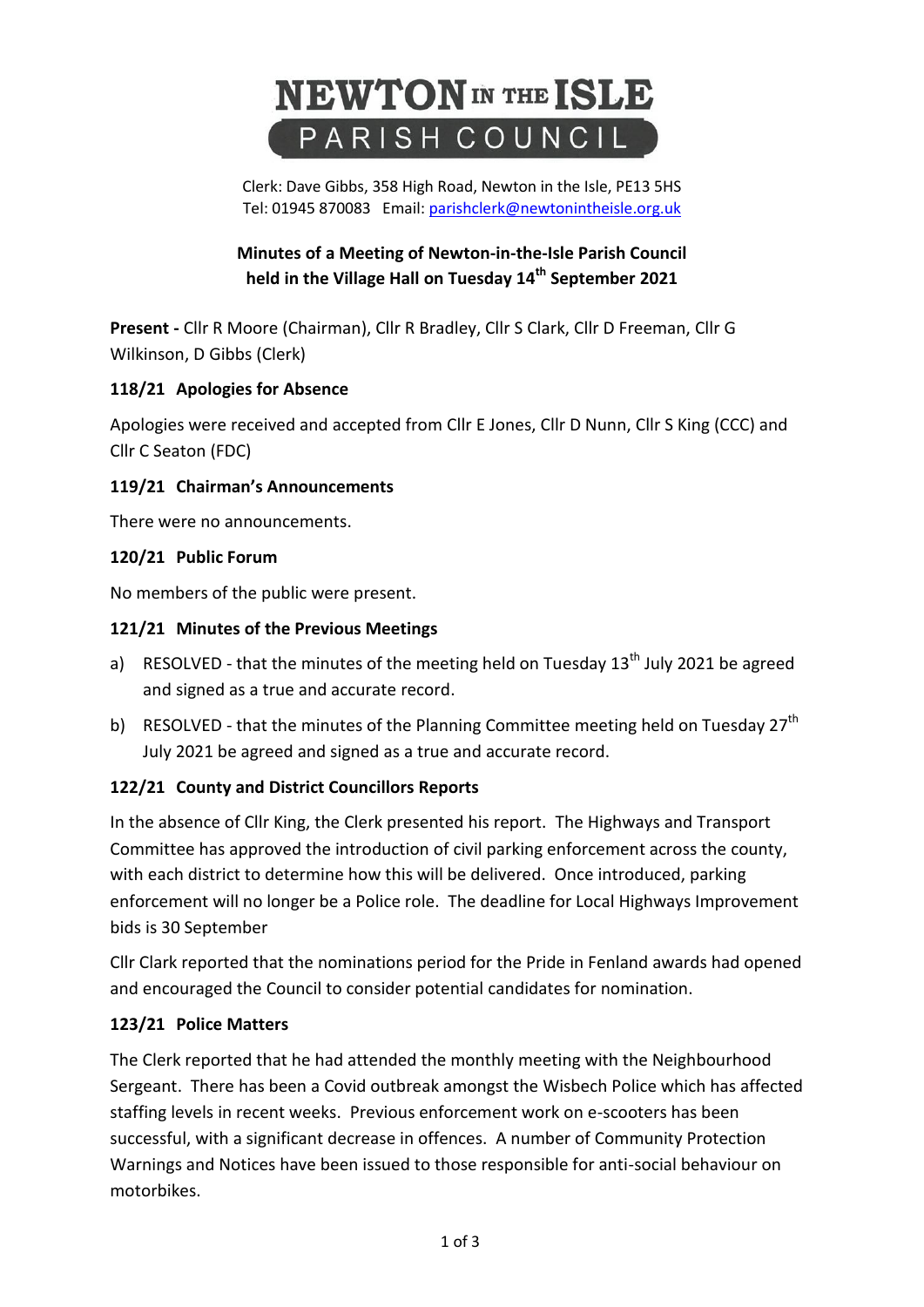## **124/21 Clerk's Report**

The Clerk reported on meetings attended and correspondence received.

#### **125/21 Members' and Residents' Issues**

- a) Abandoned vehicle in Colvile Road the Housing Officer has visited, but the van has not moved. The Clerk will report it to the District Council.
- b) Accumulation of scrap in Colvile Road the Housing Officer has visited, and some of the items have been moved, but the problem remains. Members asked the Clerk to contact Clarion.
- c) Dangerous path surface at St James Close the Clerk has notified Clarion and the situation will be monitored. Members asked the Clerk to ascertain whether the Community Payback team could assist in clearing vegetation from the car park behind the bungalows.

## **126/21 Allotments and Public Rights of Way**

Cllr Nunn reported that one of the High Road allotments has remained largely unused again this summer. The County Council's Rights of Way Officer does not believe that installing a gate on PRoW 166/10 provides a significant benefit.

#### **127/21 Queen Elizabeth II Playing Field**

- a) Cllr Wilkinson reported that the wildflower meadow had been cleared and that the contractor would return to spray again shortly. The Head Gardener from Peckover House has offered to visit to discuss options for the future management of the site.
- b) The dead tree in the copse will be removed shortly.
- c) Cllr Wilkinson agreed to attend to the issues raised in the RoSPA inspection of the play equipment. Cllr Bradley will arrange the cleaning of the shelter.
- d) The new pedestrian gate adjacent to the School House has not been installed. The Clerk will contact the contractor.
- e) Work on the construction of the BMX track is ongoing.
- f) Seven trees have been purchased for planting in the memorial arboretum. A planting day will be announced shortly.

#### **128/21 Highways**

- a) The Privately Funded Highway Improvement application to extend the 40mph speed limits at both ends of the village is being processed.
- b) Members resolved to join with other parishes in expressing their concerns regarding the assessment process for Local Highway Improvement applications.
- c) Members resolved that the Local Highways Improvement application for 2022/23 will seek to identify measures to enhance safety on the bends in Chapel Lane. A financial contribution of £1,000 has been offered, with the possibility of increasing this sum, if necessary.